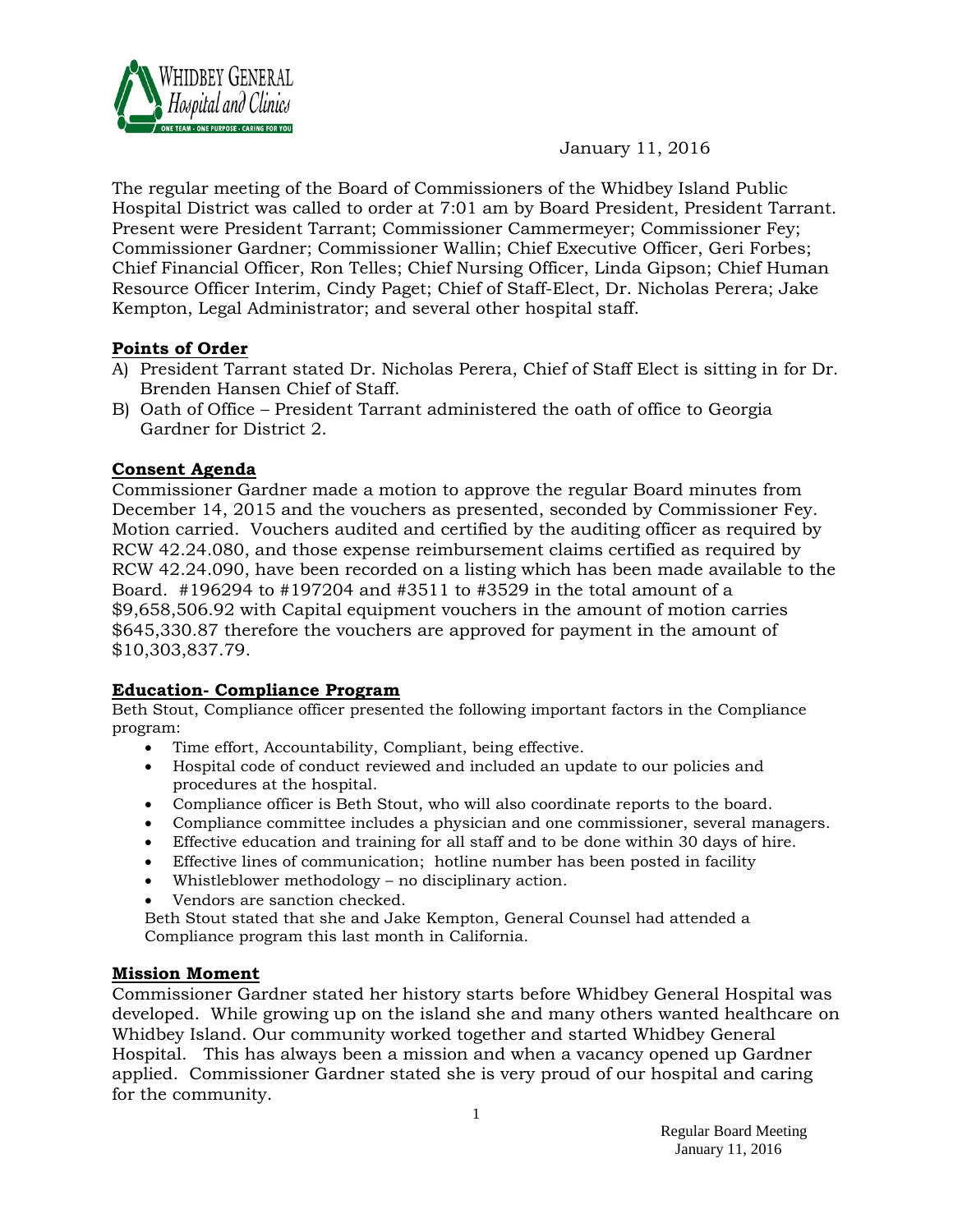

### **Updates/Construction**

- A) Marc Estvold presented a brief construction update on the following:
	- Parking starting with the new patient wing today excavation on the east end and work west.
	- Occupancy of the wing in 2017; Peri-operative department to open around September 2017. Construction is about 50% complete.
- B) George Senerth, Executive Director Plant Facilities stated we are remodeling/updating the café with the Foundation's help of 50% of costs.

### **Introduction**

Geri Forbes, CEO introduced Cindy Paget, CHRO Interim.

Cindy Paget stated she has 28 years exclusively in rural healthcare and has been in human resources since 2011 and very delighted to be here.

### **Quality and Patient Safety**

A) Quality and Nursing Update

Linda Gipson, CNO reported the following:

- Two midnight rule which CMS implemented on January 1, 2016. This rule means a patient will be considered observation if not admitted for two consecutive midnights in a row.
- The onboarding of physicians has been revamped and is more complex. This will include training with fully integrated programs, survival strategies, and key elements to be compliant. This will help with retention and a more welcoming atmosphere while integrating them into the community.

# **Medical Staff Report**

A. Chief of Staff Report

Dr. Nicolas Perera, Chief of Staff elect reported the following active staff appointments:

Allison Alberton, MD Active Staff Appointment

Frederic B Wilson, MD Active Staff Appointment

Commissioner Cammermeyer made a motion, seconded by Commissioner Fey to approve the active staff appointments. Motion carried.

Dr. Nicolas Perera, Chief of Staff elect reported the following allied health professional staff appointment:

Bridget Alsup, PA-C Allied Health Professional Appointment Commissioner Cammermeyer made a motion, seconded by Commissioner Fey to approve the allied health professional staff appointment. Motion carried. Dr. Nicolas Perera, Chief of Staff elect reported the following active staff reappointments:

| Zachary Phelps, MD                                                      | Active Staff Reappointment |
|-------------------------------------------------------------------------|----------------------------|
| Helen Lhamon, MD                                                        | Active Staff Reappointment |
| Paul Zaveruha, MD                                                       | Active Staff Reappointment |
| Commissioner Cammermeyer made a motion, seconded by Commissioner Fey to |                            |
| approve the active staff reappointments. Motion carried.                |                            |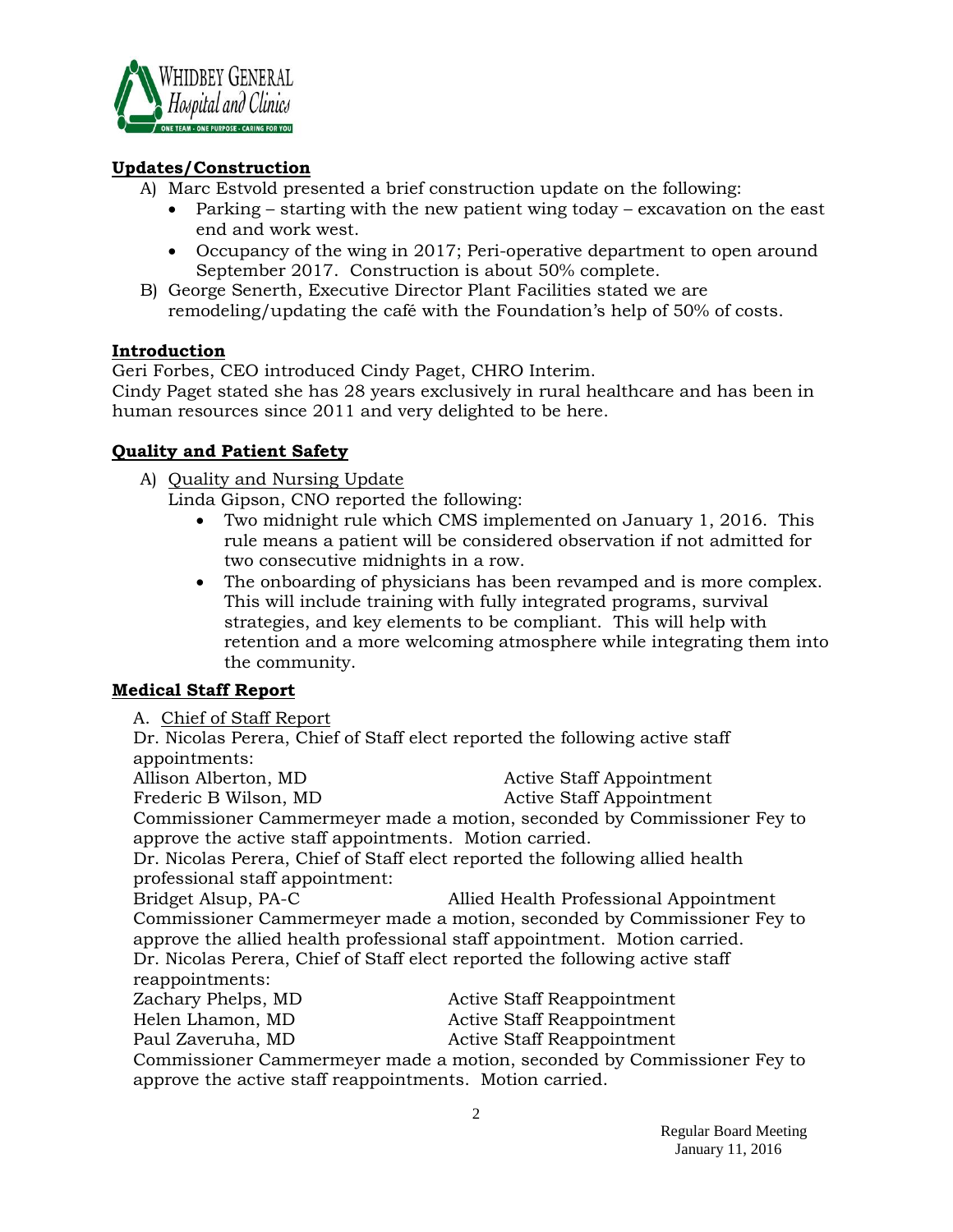

Dr. Nicolas Perera, Chief of Staff elect reported the following courtesy staff reappointments: Edwin Yau, MD Courtesy Staff Reappointment Paula Hallam, MD Courtesy Staff Reappointment Ying Wang, MD Courtesy Staff Reappointment Commissioner Cammermeyer made a motion, seconded by Commissioner Fey to approve the courtesy staff reappointments. Motion carried. Dr. Nicolas Perera, Chief of Staff elect reported the following advanced clinical nurse practitioner reappointment: Toni M Marthaller-Andersen, ARNP ARNP Staff Reappointment Commissioner Cammermeyer made a motion, seconded by Commissioner Fey to approve the advanced clinical nurse practitioner reappointment. Motion carried. Dr. Nicolas Perera, Chief of Staff elect reported the following locum tenens appointments 1 year provisional: Cristiana Bertocchi, MD Locum Tenem 1 year Provisional Susan Lee, NP **Locum Tenem 1 year Provisional** Christine Weber, NP Locum Tenem 1 year Provisional Aya Sultan, MD Locum Tenem 1 year Provisional Lloyd Hubler, MD Locum Tenem 1 year Provisional Steven Miller, MD Locum Tenem 1 year Provisional Kaylene Wiercox, MD Locum Tenem 1 year Provisional Stephen King, MD Locum Tenem 1 year Provisional Richard Parker, MD Locum Tenem 1 year Provisional Commissioner Cammermeyer made a motion, seconded by Commissioner Fey to

approve the locum tenems 1 year provisional. Motion carried.

Dr. Nicolas Perera, Chief of Staff elect stated we are vetting locums in one year blocks.

### **Individual Items**

A. Administrative Update

Geri Forbes, CEO reported the following:

- Remodeling the café in the lower level split 50/50 costs, thank you to the foundation.
- Red Dress Ball will be held at the Dancing fish farm in Freeland on February 6.
- Friday the hospital successfully attested for meaningful use.
- B. Finance

Ron Telles, CFO discussed and presented the November financials with the following key points:

- Total Clinic Visits
- ER Visits and Ambulance
- Surgeries
- Home Health & Hospice visits
- PDays & Discharges
- Operations Income
- Cash Flow
- Statement of Revenue and Expense